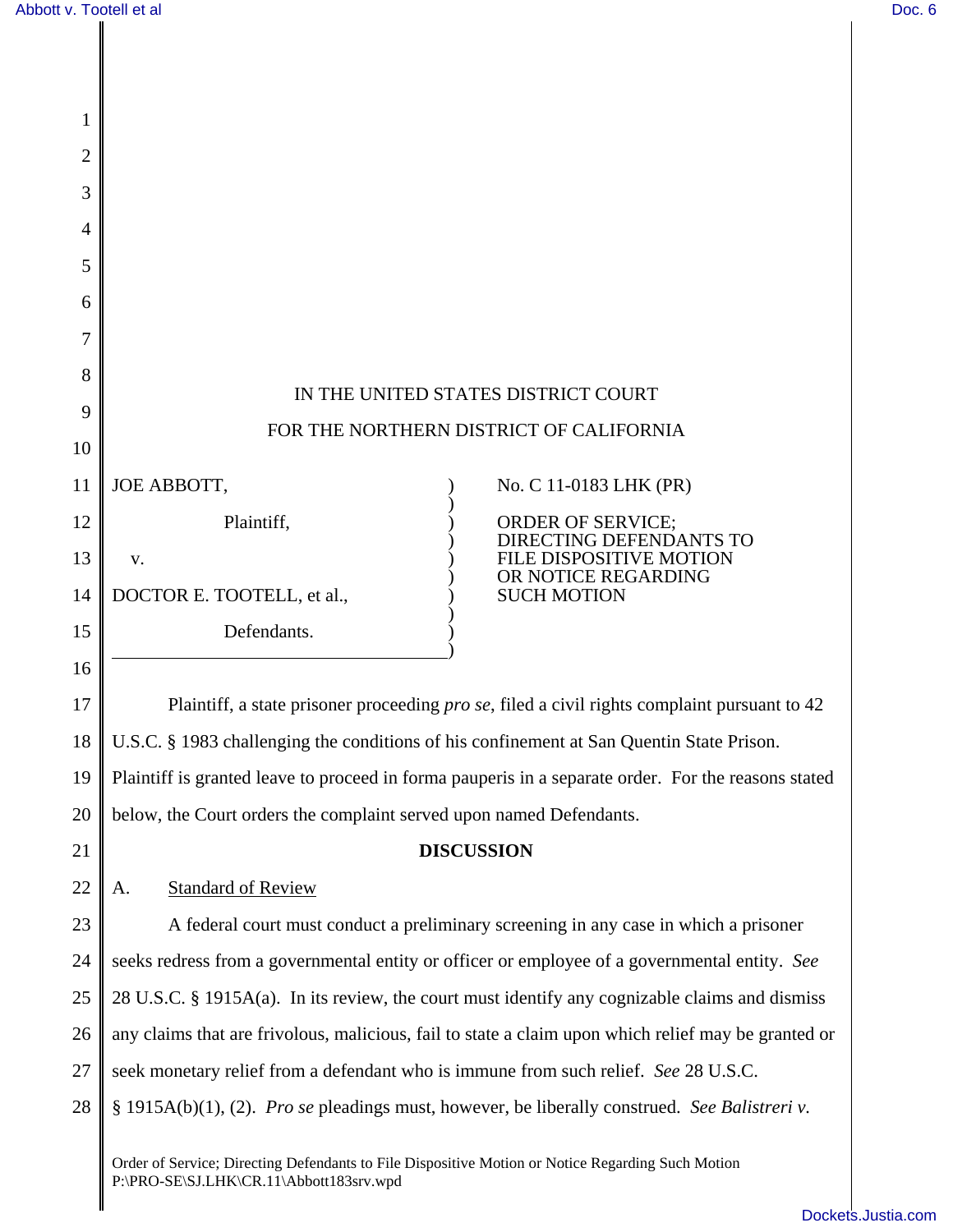1 *Pacifica Police Dep't.*, 901 F.2d 696, 699 (9th Cir. 1988).

2 3 4 5 6 7 8 9 10 11 12 13 14 15 16 17 18 19 20 21 22 23 24 25 26 27 28 To state a claim under 42 U.S.C. § 1983, a plaintiff must allege two essential elements: (1) that a right secured by the Constitution or laws of the United States was violated, and (2) that the alleged violation was committed by a person acting under the color of state law. *See West v. Atkins*, 487 U.S. 42, 48 (1988). B. Plaintiff's Claims Liberally construed, Plaintiff's assertions in his complaint that Defendants were deliberately indifferent to his serious medical needs are sufficient to state a cognizable federal civil rights claim. **CONCLUSION** For the foregoing reasons, the Court hereby orders as follows: 1. The Clerk shall issue a summons, and the United States Marshal shall serve, without prepayment of fees, copies of the complaint in this matter (docket no. 1), all attachments thereto, and copies of this order on **Dr. E. Tootell, Dr. J. Grant, Dr. M. Jones, Dr. J. Matan, Lt. J. Arnold, and Sgt. C. Semen** at **San Quentin State Prison**. The Clerk shall also serve a copy of this Order on Plaintiff and mail a courtesy copy of the complaint to the California Attorney General's Office. 2. No later than **ninety (90) days** from the date of this order, Defendants shall file a motion for summary judgment or other dispositive motion with respect to the cognizable claims in the complaint. a. If Defendants elect to file a motion to dismiss on the grounds that Plaintiff failed to exhaust his available administrative remedies as required by 42 U.S.C. § 1997e(a), defendants shall do so in an unenumerated Rule 12(b) motion pursuant to *Wyatt v. Terhune*, 315 F.3d 1108, 1119-20 (9th Cir. 2003). b. Any motion for summary judgment shall be supported by adequate factual documentation and shall conform in all respects to Rule 56 of the Federal Rules of Civil Procedure. **Defendants are advised that summary judgment cannot be granted, nor qualified immunity found, if material facts are in dispute. If Defendants are of the opinion**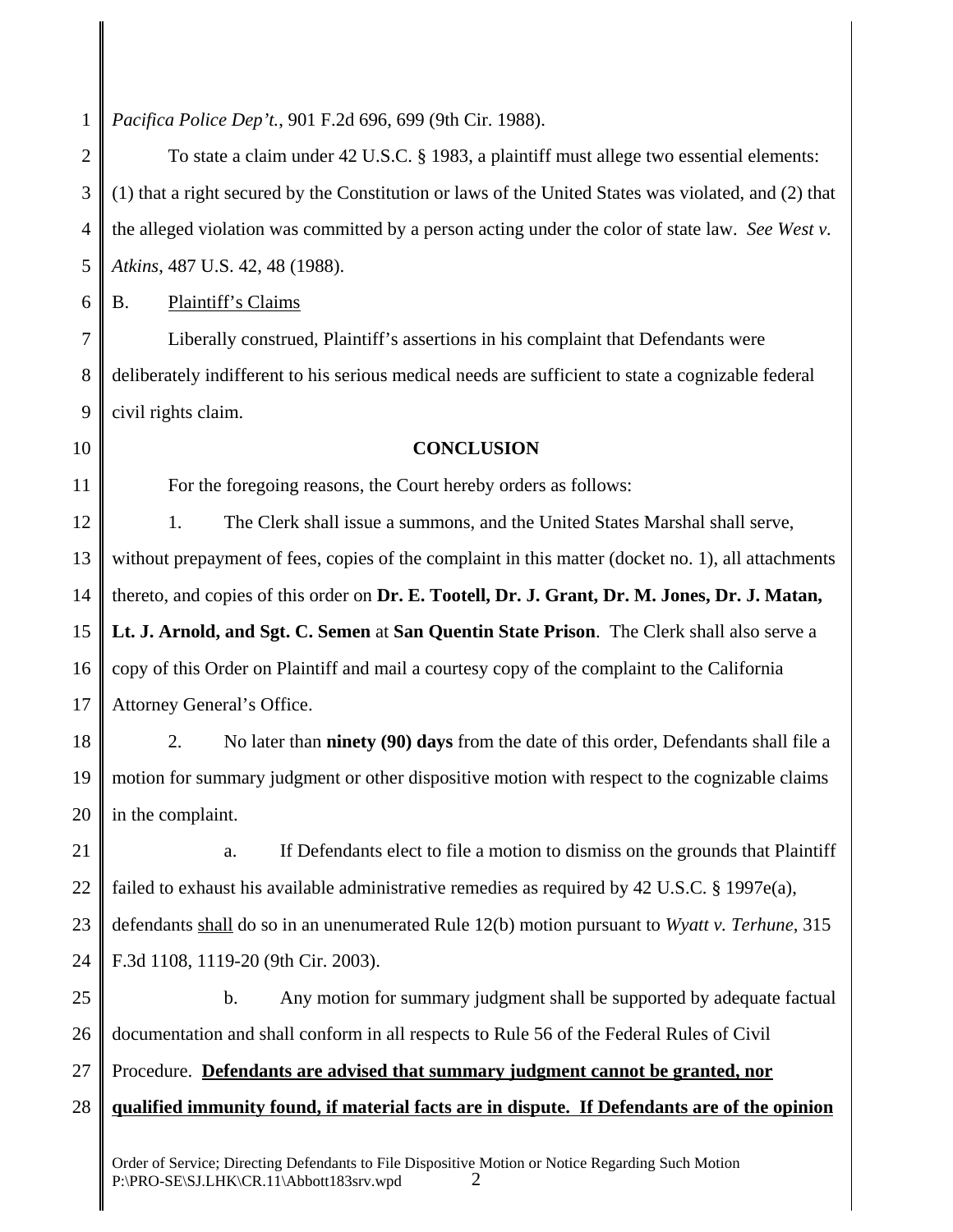| 1              | that this case cannot be resolved by summary judgment, they shall so inform the Court                                                                                                                                                                 |
|----------------|-------------------------------------------------------------------------------------------------------------------------------------------------------------------------------------------------------------------------------------------------------|
| $\overline{2}$ | prior to the date the summary judgment motion is due.                                                                                                                                                                                                 |
| 3              | 3.<br>Plaintiff's opposition to the dispositive motion shall be filed with the Court and                                                                                                                                                              |
| $\overline{4}$ | served on Defendants no later than <b>thirty</b> (30) days from the date Defendants' motion is filed.                                                                                                                                                 |
| 5              | In the event Defendants file an unenumerated motion to dismiss under<br>a.                                                                                                                                                                            |
| 6              | Rule 12(b), Plaintiff is hereby cautioned as follows:                                                                                                                                                                                                 |
| $\overline{7}$ | The defendants have made a motion to dismiss pursuant to Rule $12(b)$ of<br>the Federal Rules of Civil Procedure, on the ground you have not exhausted your                                                                                           |
| 8              | administrative remedies. The motion will, if granted, result in the dismissal of<br>your case. When a party you are suing makes a motion to dismiss for failure to                                                                                    |
| 9<br>10        | exhaust, and that motion is properly supported by declarations (or other sworn<br>testimony) and/or documents, you may not simply rely on what your complaint<br>says. Instead, you must set out specific facts in declarations, depositions, answers |
| 11             | to interrogatories, or documents, that contradict the facts shown in the defendant's<br>declarations and documents and show that you have in fact exhausted your                                                                                      |
| 12             | claims. If you do not submit your own evidence in opposition, the motion to<br>dismiss, if appropriate, may be granted and the case dismissed.                                                                                                        |
| 13             | $b$ .<br>In the event Defendants file a motion for summary judgment, the                                                                                                                                                                              |
| 14             | Ninth Circuit has held that the following notice should be given to plaintiffs:                                                                                                                                                                       |
| 15<br>16       | The defendants have made a motion for summary judgment by which<br>they seek to have your case dismissed. A motion for summary judgment under<br>Rule 56 of the Federal Rules of Civil Procedure will, if granted, end your case.                     |
| 17             |                                                                                                                                                                                                                                                       |
| 18             | Rule 56 tells you what you must do in order to oppose a motion for<br>summary judgment. Generally, summary judgment must be granted when there is<br>no genuine issue of material fact-that is, if there is no real dispute about any fact            |
| 19             | that would affect the result of your case, the party who asked for summary<br>judgment is entitled to judgment as a matter of law, which will end your case.                                                                                          |
| 20             | When a party you are suing makes a motion for summary judgment that is<br>properly supported by declarations (or other sworn testimony), you cannot simply<br>rely on what your complaint says. Instead, you must set out specific facts in           |
| 21             | declarations, depositions, answers to interrogatories, or authenticated documents,<br>as provided in Rule $56(e)$ , that contradict the facts shown in the defendants'                                                                                |
| 22             | declarations and documents and show that there is a genuine issue of material fact<br>for trial. If you do not submit your own evidence in opposition, summary                                                                                        |
| 23             | judgment, if appropriate, may be entered against you. If summary judgment is<br>granted in favor of defendants, your case will be dismissed and there will be no                                                                                      |
| 24             | trial.                                                                                                                                                                                                                                                |
| 25             | See Rand v. Rowland, 154 F.3d 952, 963 (9th Cir. 1998) (en banc). Plaintiff is advised to read                                                                                                                                                        |
| 26             |                                                                                                                                                                                                                                                       |
| 27<br>28       | <sup>1</sup> The following notice is adapted from the summary judgment notice to be given to pro se<br>prisoners as set forth in Rand v. Rowland, 154 F.3d 952, 963 (9th Cir. 1998) (en banc). See                                                    |

*Wyatt v. Terhune*, 315 F.3d at 1120 n.14.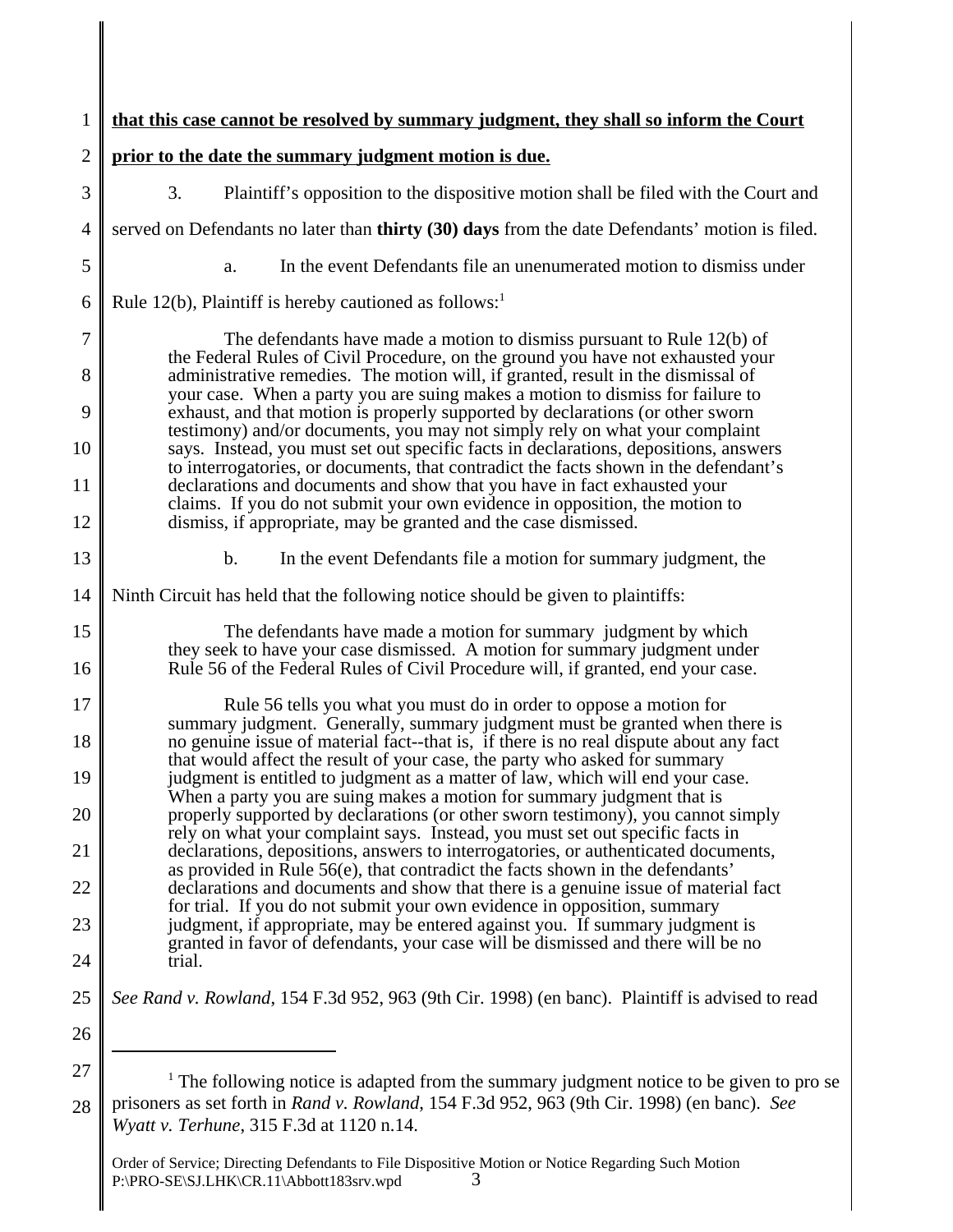1 2 3 4 5 6 7 Rule 56 of the Federal Rules of Civil Procedure and *Celotex Corp. v. Catrett*, 477 U.S. 317 (1986) (holding party opposing summary judgment must come forward with evidence showing triable issues of material fact on every essential element of his claim). Plaintiff is cautioned that failure to file an opposition to Defendants' motion for summary judgment may be deemed to be a consent by Plaintiff to the granting of the motion, and granting of judgment against Plaintiff without a trial. *See Ghazali v. Moran*, 46 F.3d 52, 53-54 (9th Cir. 1995) (per curiam); *Brydges v. Lewis*, 18 F.3d 651, 653 (9th Cir. 1994).

8 9 4. Defendants shall file a reply brief no later than **fifteen (15) days** after Plaintiff's opposition is filed.

10 11 5. The motion shall be deemed submitted as of the date the reply brief is due. No hearing will be held on the motion unless the court so orders at a later date.

12 13 14 6. All communications by the Plaintiff with the court must be served on Defendants, or Defendants' counsel once counsel has been designated, by mailing a true copy of the document to Defendants or Defendants' counsel.

15 16 7. Discovery may be taken in accordance with the Federal Rules of Civil Procedure. No further court order is required before the parties may conduct discovery.

17 18 19 20 21 22 23 24 25 26 27 28 For Plaintiff's information, the proper manner of promulgating discovery is to send demands for documents or interrogatories (for example, questions asking for specific, factual responses) directly to Defendants' counsel. *See* Fed. R. Civ. P. 33-34. The scope of discovery is limited to matters "relevant to the claim or defense of any party . . ." *See* Fed. R. Civ. P. 26(b)(1). Discovery may be further limited by court order if "(i) the discovery sought is unreasonably cumulative or duplicative, or is obtainable from some other source that is more convenient, less burdensome, or less expensive; (ii) the party seeking discovery has had ample opportunity by discovery in the action to obtain the information sought; or (iii) the burden or expense of the proposed discovery outweighs its likely benefit." Fed. R. Civ. P. 26(b)(2). In order to comply with the requirements of Rule 26, before deciding to promulgate discovery Plaintiff may find it to his benefit to wait until Defendants have filed a dispositive motion which could include some or all of the discovery Plaintiff might seek. In addition, no motion to compel

Order of Service; Directing Defendants to File Dispositive Motion or Notice Regarding Such Motion P:\PRO-SE\SJ.LHK\CR.11\Abbott183srv.wpd